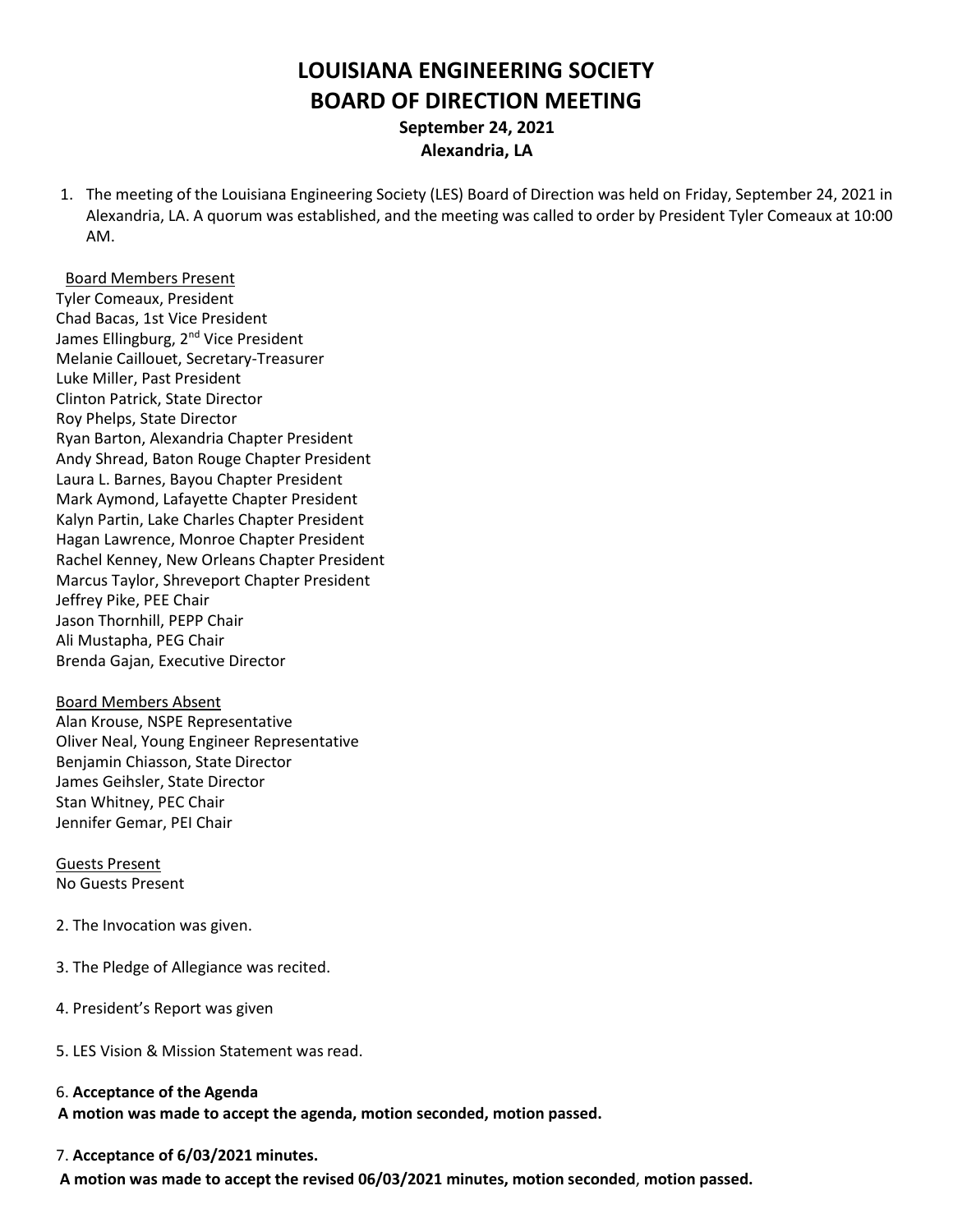# 8. **Secretary/Treasurer's Report –**

a. **1 & 2. Financial Reports as of 8/31/2021** - The P&L and Balance Sheet for 8/31/21 was reviewed and discussed (see attached reports). – Profit and loss statement contains a credit under Annual Meeting & JESC which are corrections from last year.

# **A motion was made to accept the P&L and Balance Sheet as of 8/31/21, motion seconded, motion passed.**

b. **1 & 2. Year End Financial Reports of 6/30/2021** - The Year End P&L and Balance Sheet for 6/30/2021 was reviewed and discussed (see attached reports)

## **A motion was made to accept the P&L and Balance Sheet as of 6/30/21, motion seconded, motion passed.**

c. **Prior Year Comparison –**

# **A motion was made to accept the prior year comparison, motion seconded, motioned passed.**

9. **Executive Directors Report –** (see attached report) ADA, Life Safety Code, Project Management & Ethics seminars are upcoming. CPD income has been low in the last year. The LAPELS board vacancy for PEE is upcoming and we are working on finding that replacement; the deadline is December 10 to have nominations turned in to the office. There is an ongoing Advertising Campaign in the magazine. We had budgeted our IT department to redo the LES database, which we will meet about monthly to get that taken care of. At this time, Promise to Pay is not recommended for LES due to our size. Lastly, the PPP loan was forgiven.

# 10. **Old Business-**

- a. **Incidental Practice Discussion with Architects** (see attached report) The attached document contains the most recent discussions in reference to the Incidental Practice Discussion with the Architects. LES is not required to do anything at this time.
- b. **NSPE Update –** Alan Krouse has been reappointed for the next two years as Louisiana NSPE Chairman. A brief discussion took place on why Louisiana is a non-affiliated state.

## 11. **New Business** –

- a. **Report from Membership Committee** We have developed multiple ways to grow LES membership as well as retain the membership that we have:
	- 1. Membership Drive Contest (attached)
	- 2. Annual Sponsorship Opportunities (attached)
	- 3. LES Marketing Piece (attached)
	- 4. Members Testimonies on LES Website
- b. **Update on JESC & Golf Tournament –** JESC registration is now open as of yesterday. We ask chapter presidents to include the JESC registration forms in their newsletters. The JESC will be held in Lafayette at the Cajundome on February 2-3, 2022. We have taken suggestions from last year to make the exhibitor booth layout better for this year. The 3<sup>rd</sup> Annual Golf Tournament will be held May 19 – 20, 2022 at Carter Plantation in Springfield, LA. If anyone has suggestions on a guest speaker for the LES Meeting on May 19, please feel free to share.
- c. **Alexandria Chapter Report** Report was given Currently has 112 members. The Alexandria Chapter had its first monthly meeting on September 7th, 2021 and approximately 28 members attended. The Alexandria Chapter will have its next monthly meeting on October 5th, 2021.
- d. **Baton Rouge Chapter Report** Report was given Currently has 536 members. The next meeting will be October 12. Chapter Sponsorships are successful so far this year.
- e. **Bayou Chapter Report –** Report was given Currently has 77 members. Had an officer meeting recently that discussed membership retainage as well as the upcoming Chapter meetings. The first meeting is on October 7 and it will be virtual. They are researching alternatives to the golf tournament.